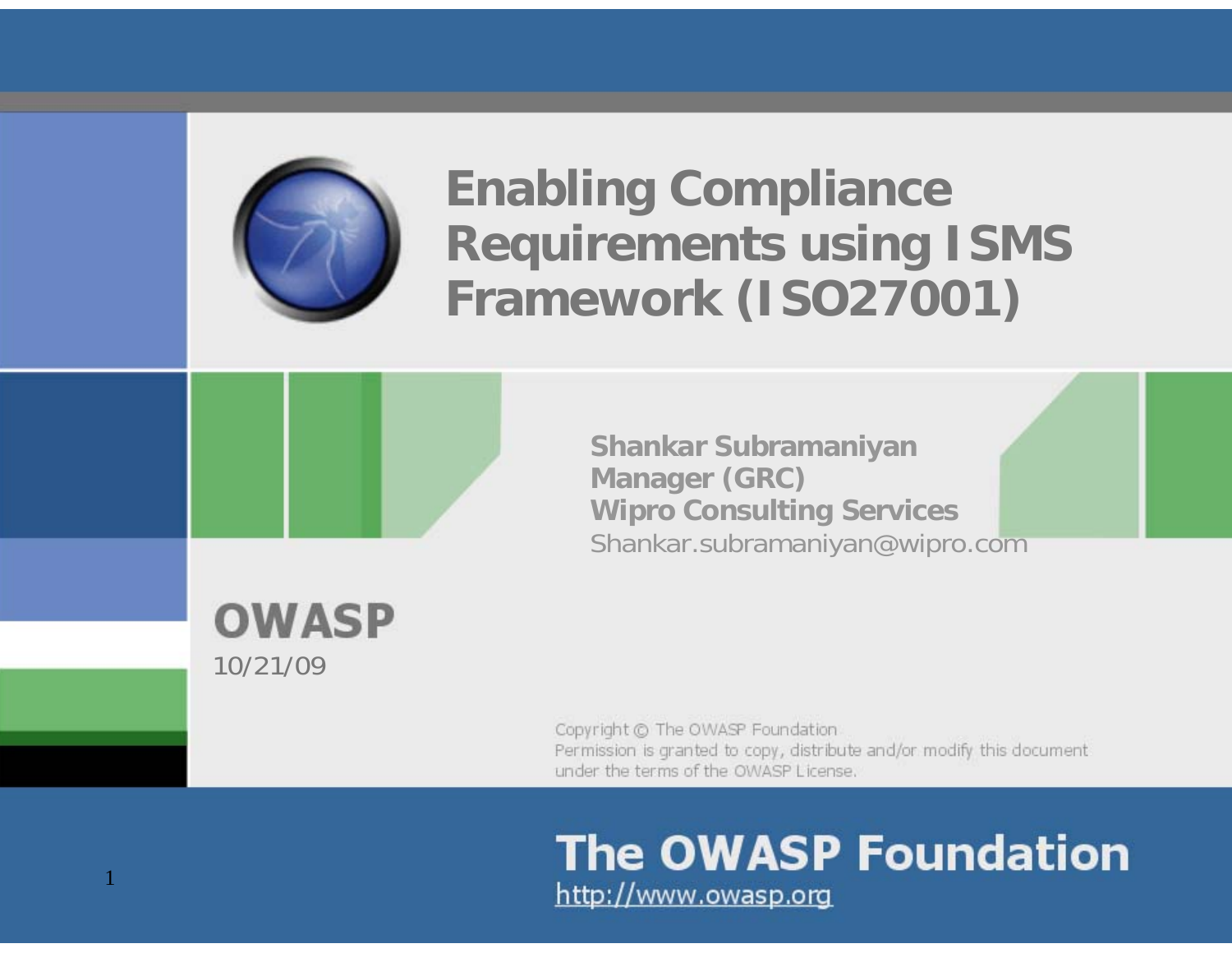## Key Objectives

- •Overview on ISO27001 and its controls
- •Implementation Approach
- •Certification Process

2

- •Common Implementation Challenges
- •Synergies between ISO27001 and compliance requirements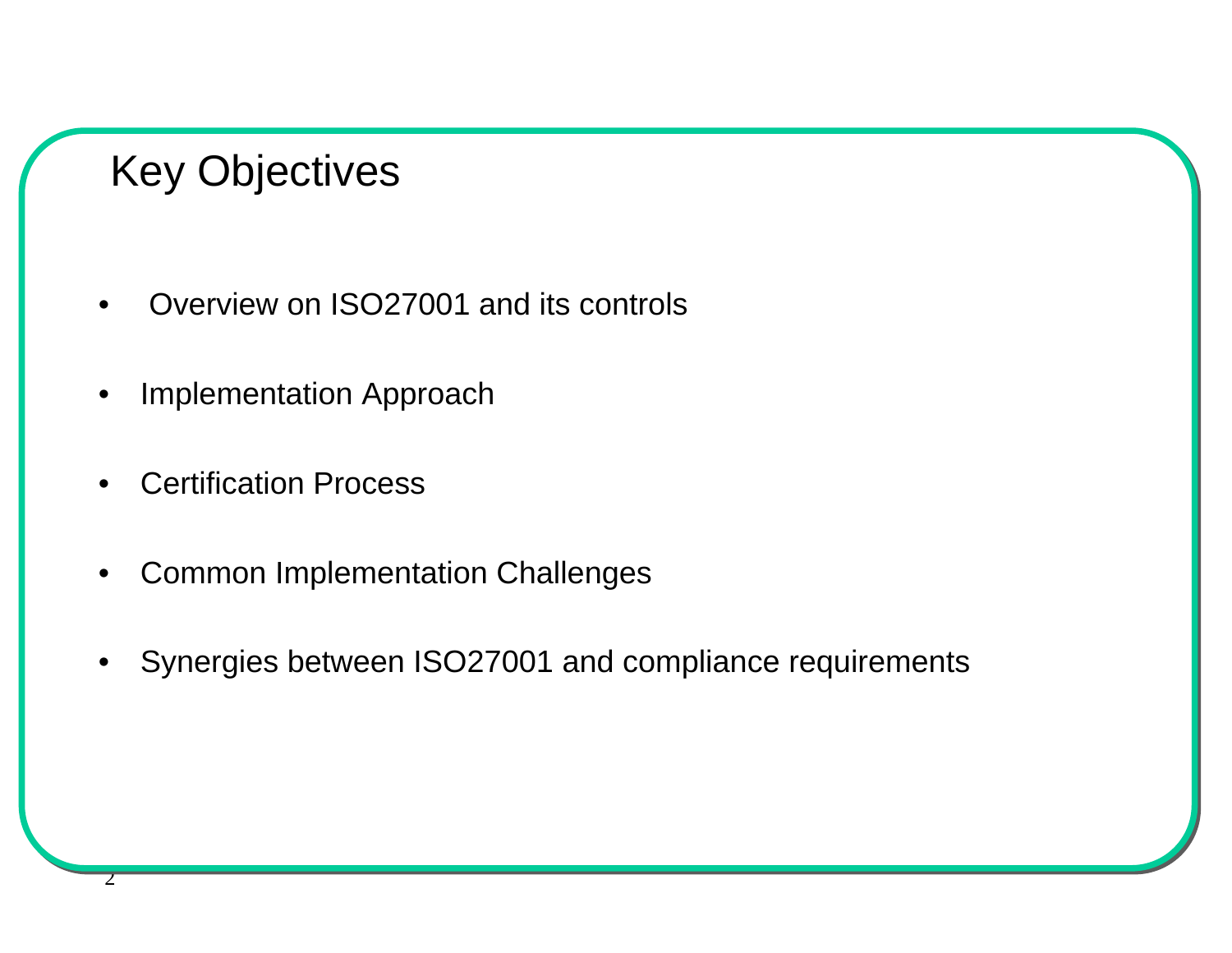## ISO27001 Overview

- •Most widely recognized security standard in the world
- •More flexible
- •Comprehensive in its coverage of security controls
- •Process centric Information Security Management System (ISMS) Framework
- •Addresses Information security across Industries

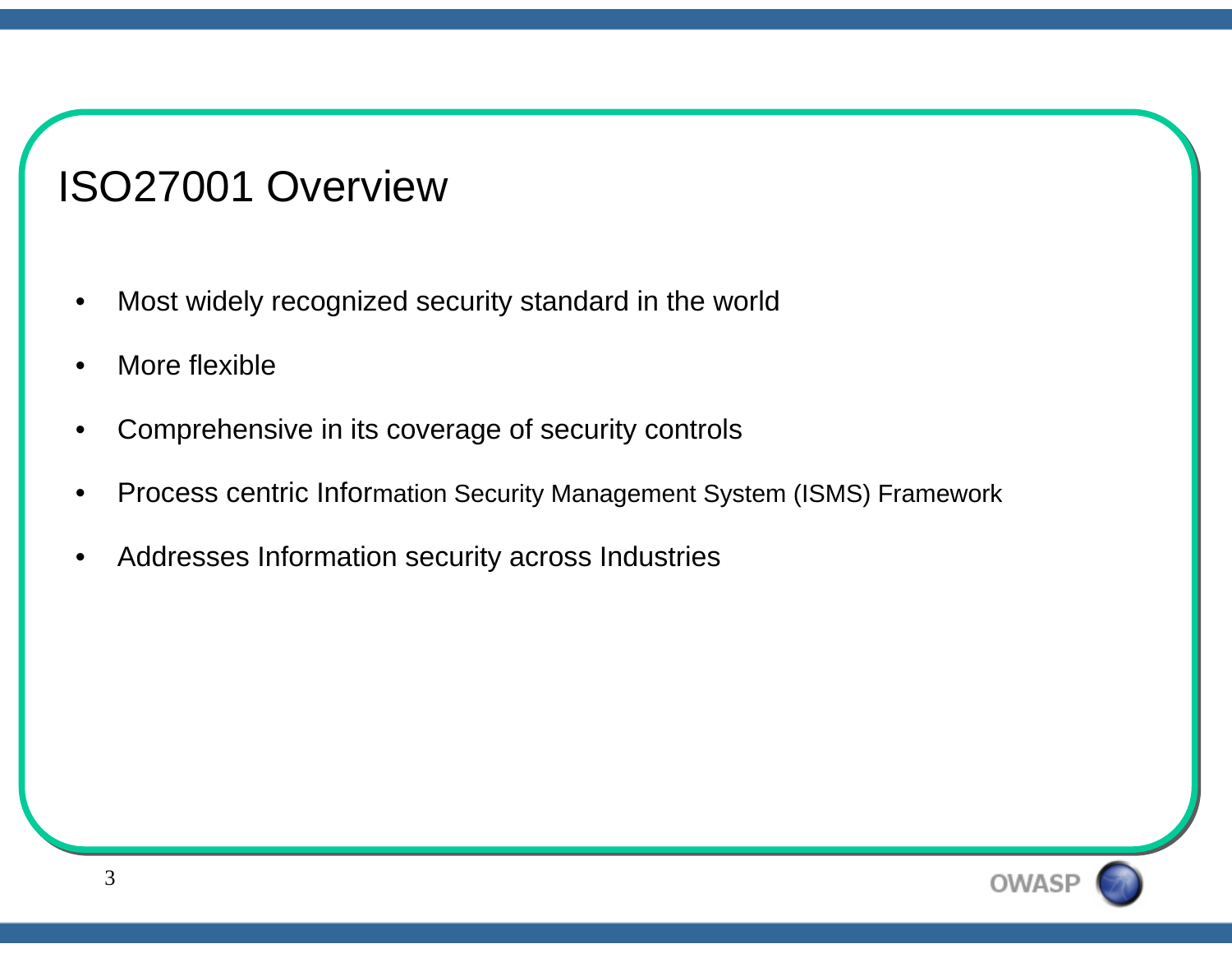## ISO27000 series

- • 27000, Information Security Management System – Fundamentals and vocabulary (13335-1)
- •27001, Information Security Management System – Requirements (2005)
- •27002, Code of Practice for Information Security Management (2007)
- •\* 27003, Information Security Management System –
- •Implementation guidelines
- •\* 27004, Information Security Management Measurements (metrics)
- •27005, Information Security Risk Management (13335-2) (2008)
- • ISO/IEC 27006 Requirements for bodies providing audit and certification of information security management systems (2007)
- •\* ISO/IEC 27007 Guidelines for information security management systems auditing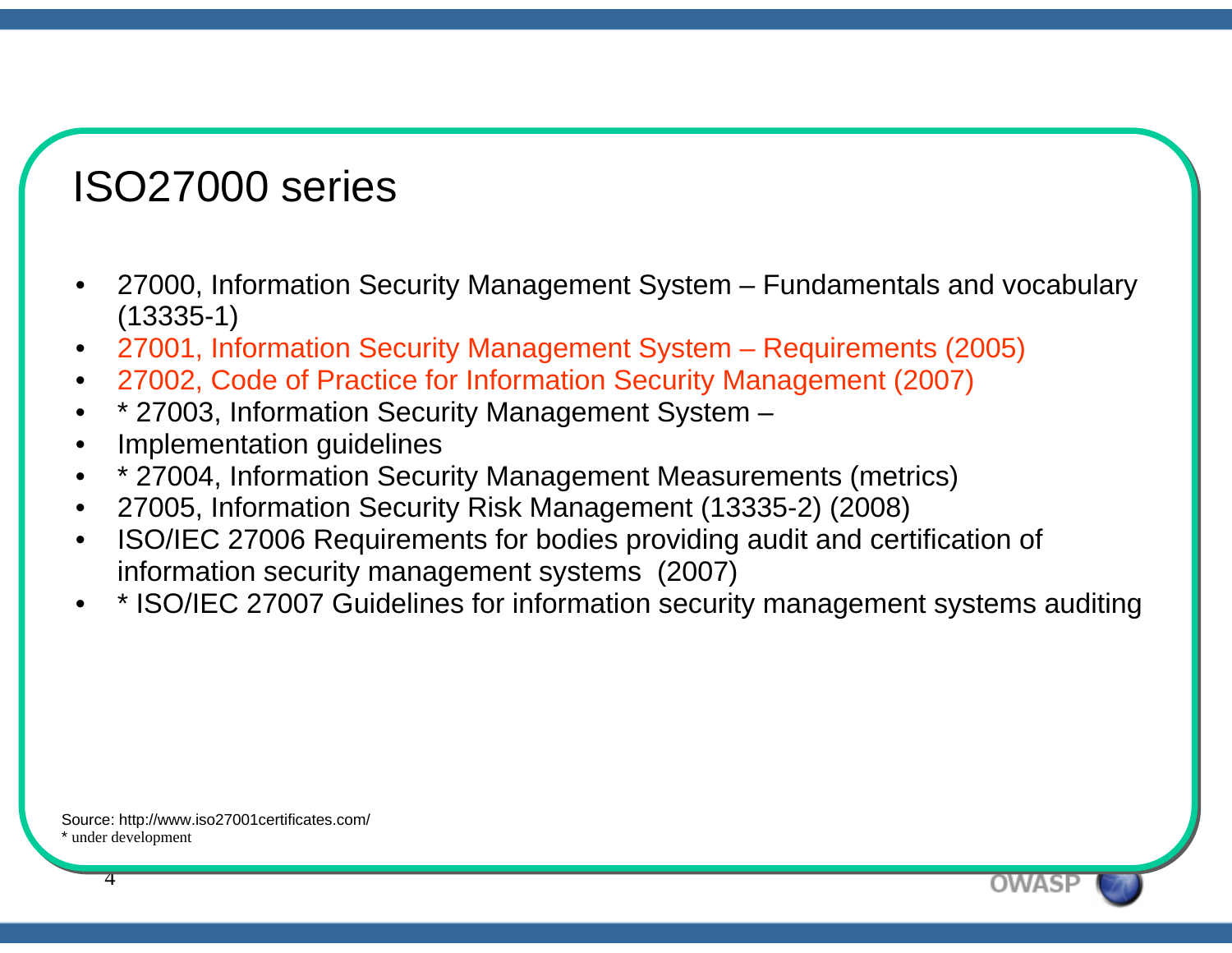## ISO 27001:2005 Standard requirements

- $\bullet$  It has 8 clauses that represent various phases of PDCA (Plan Do Check Act) approach
- •Clause 1 - Scope
- •Clause 2 – Reference to ISO 17799:2005
- •Clause 3 – Terms & Definitions
- • Clause 4 – ISMS
	- 4.1 General Requirement
	- 4.2 Establishing and Managing ISMS
	- 4.3 Documentation Requirements
- Clause 5 Management Responsibility
- Clause 6 Internal ISMS Audits
- Clause 7 Management Review of ISMS
- Clause 8 ISMS Improvement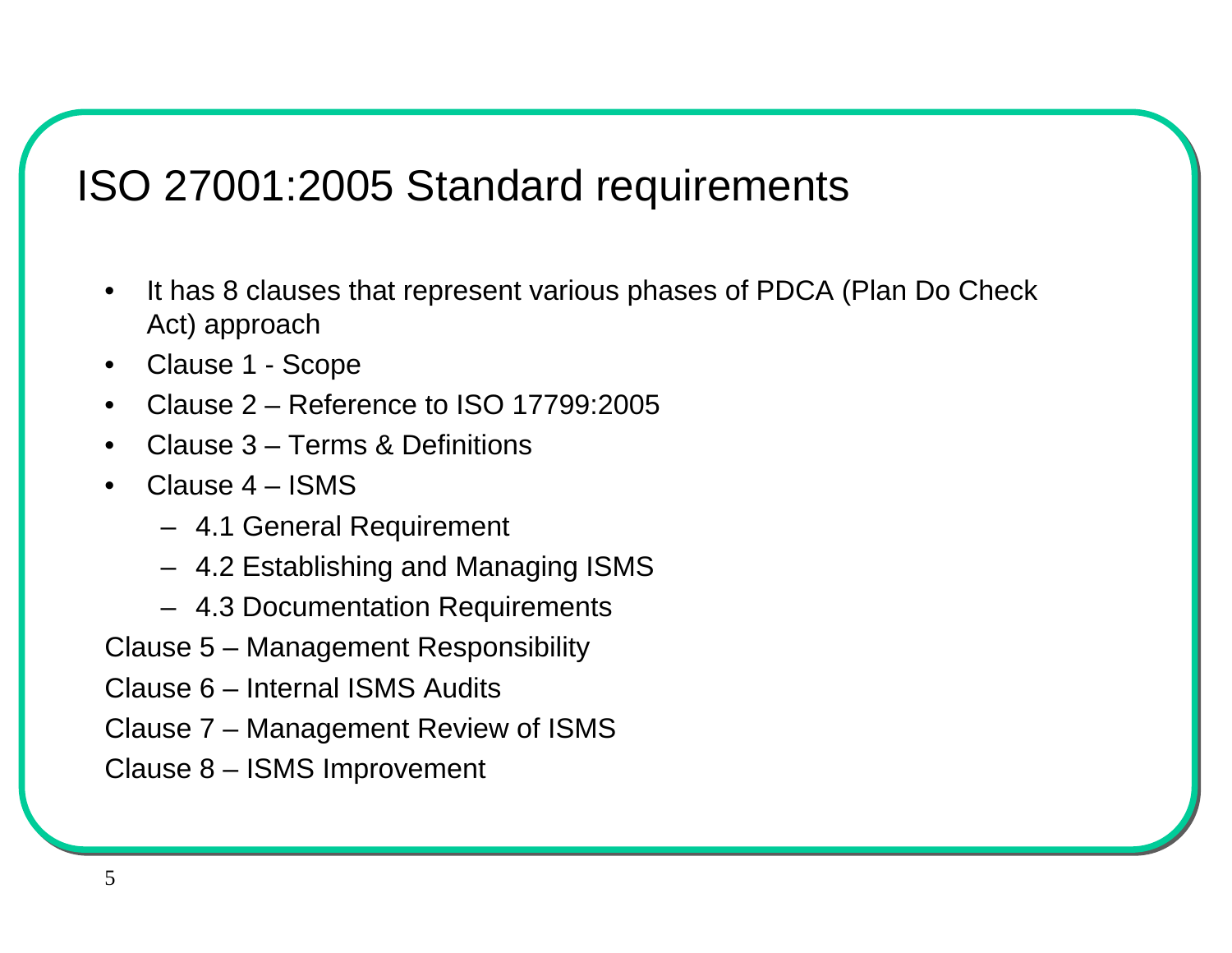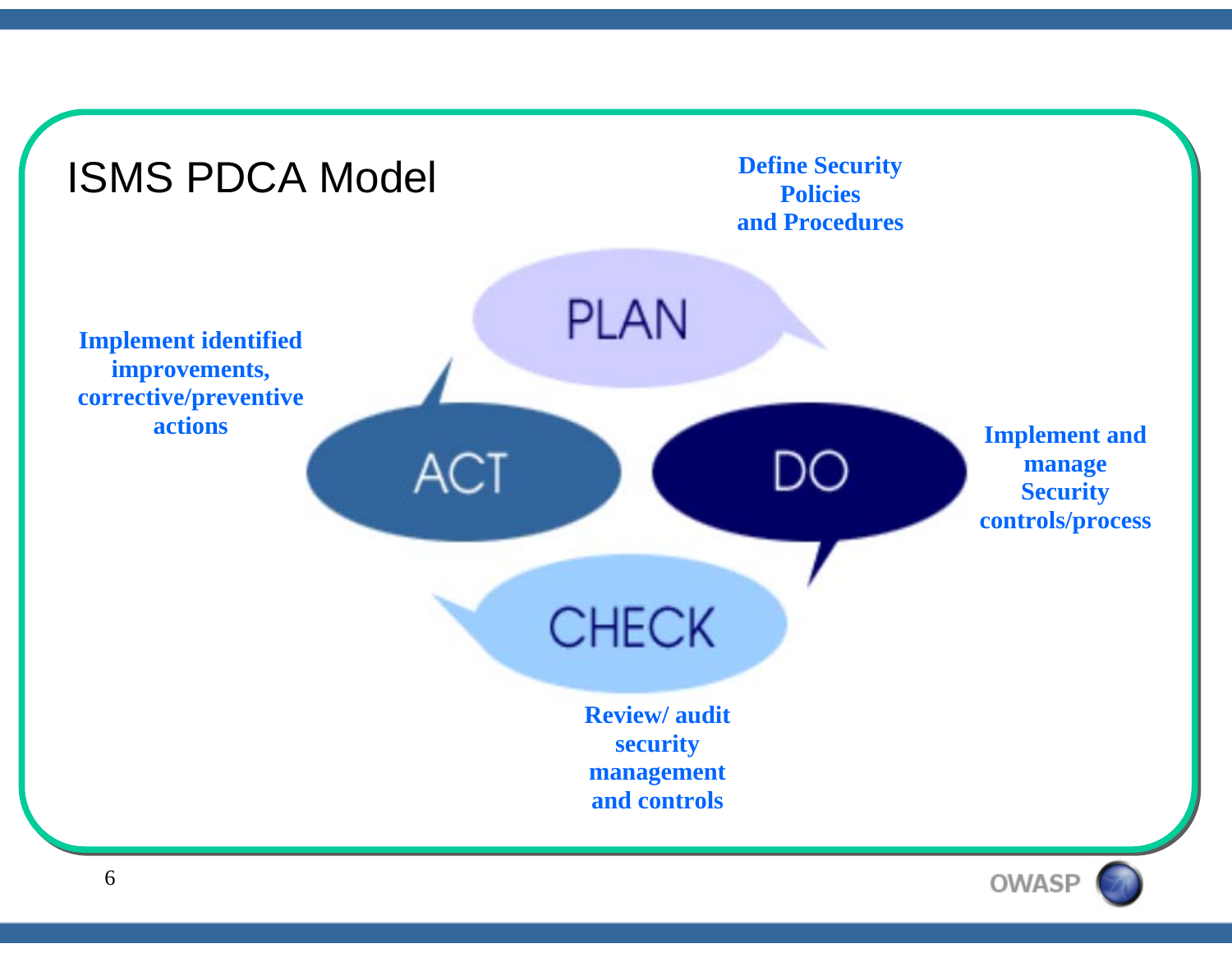## Domains

### Annexure A

- •Security Policy
- •Organization of Information Security
- •Assets Management
- •Human Resource Security
- •Physical and Environmental Security
- •Communications and Operations Management
- •Access Control
- •Information system acquisition, development and maintenance
- •Information Security Incident Management
- •Business Continuity Planning
- •Compliance



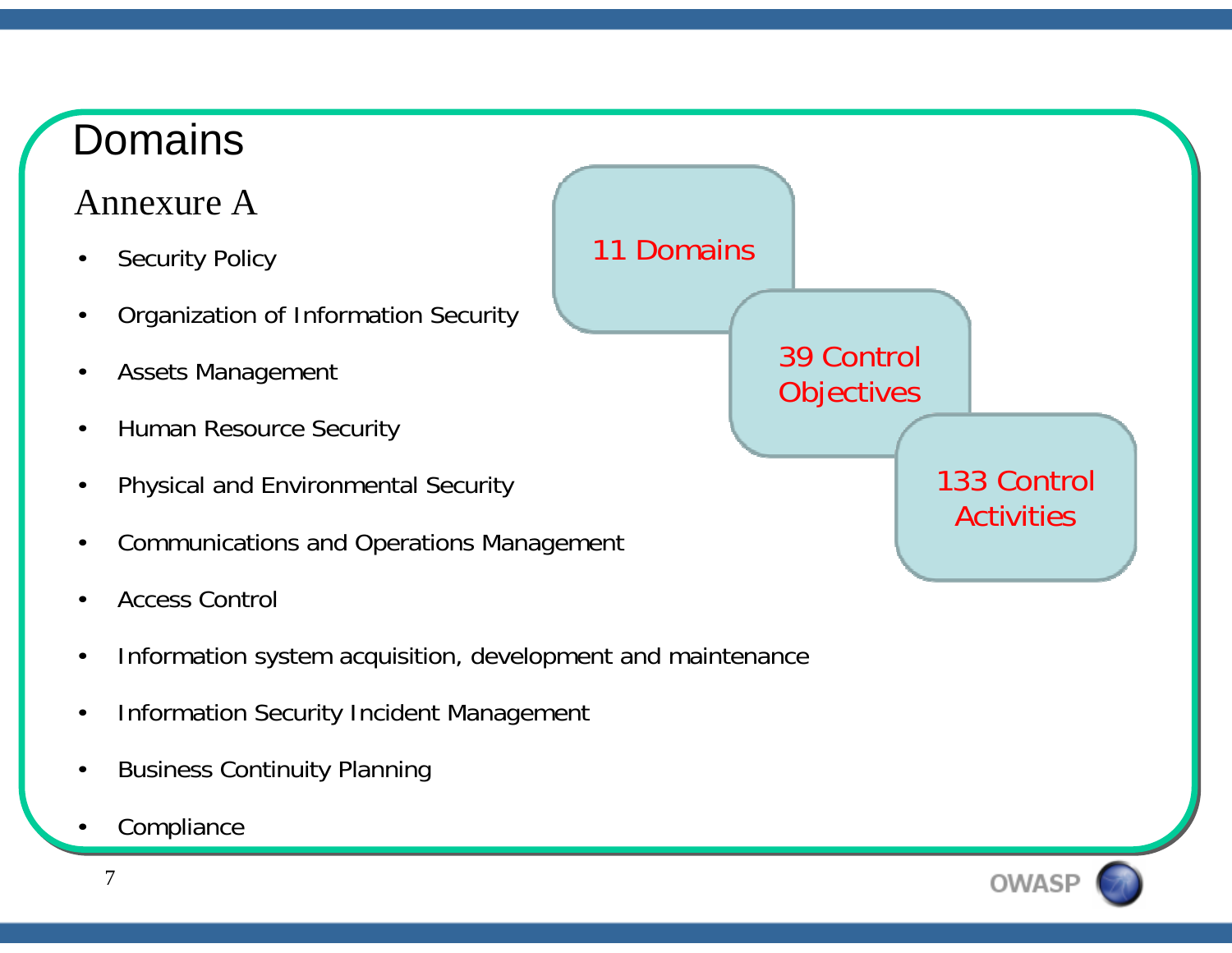## Implementation Approach

Phase I Baseline Information Security Assessment

- Identify the scope and coverage of Information Security
- Assess the Current Environment
- Prepare baseline information security assessment report

Phase II – Design of Information Security Policy & Procedures

- Establish Security Policy, Organization & Governance
- Asset Profiling
- Risk Assessment
- Risk treatment (Identification of ISO27001 Controls& Additional Controls)
- Formulate Information Security Policy & Procedures
- Prepare Statement of Accountability

Phase III – Implementation of Information Security Policy

- Implementation of Controls
- Security Awareness training

Phase IV- Pre Certification Audit

• Review by Internal team

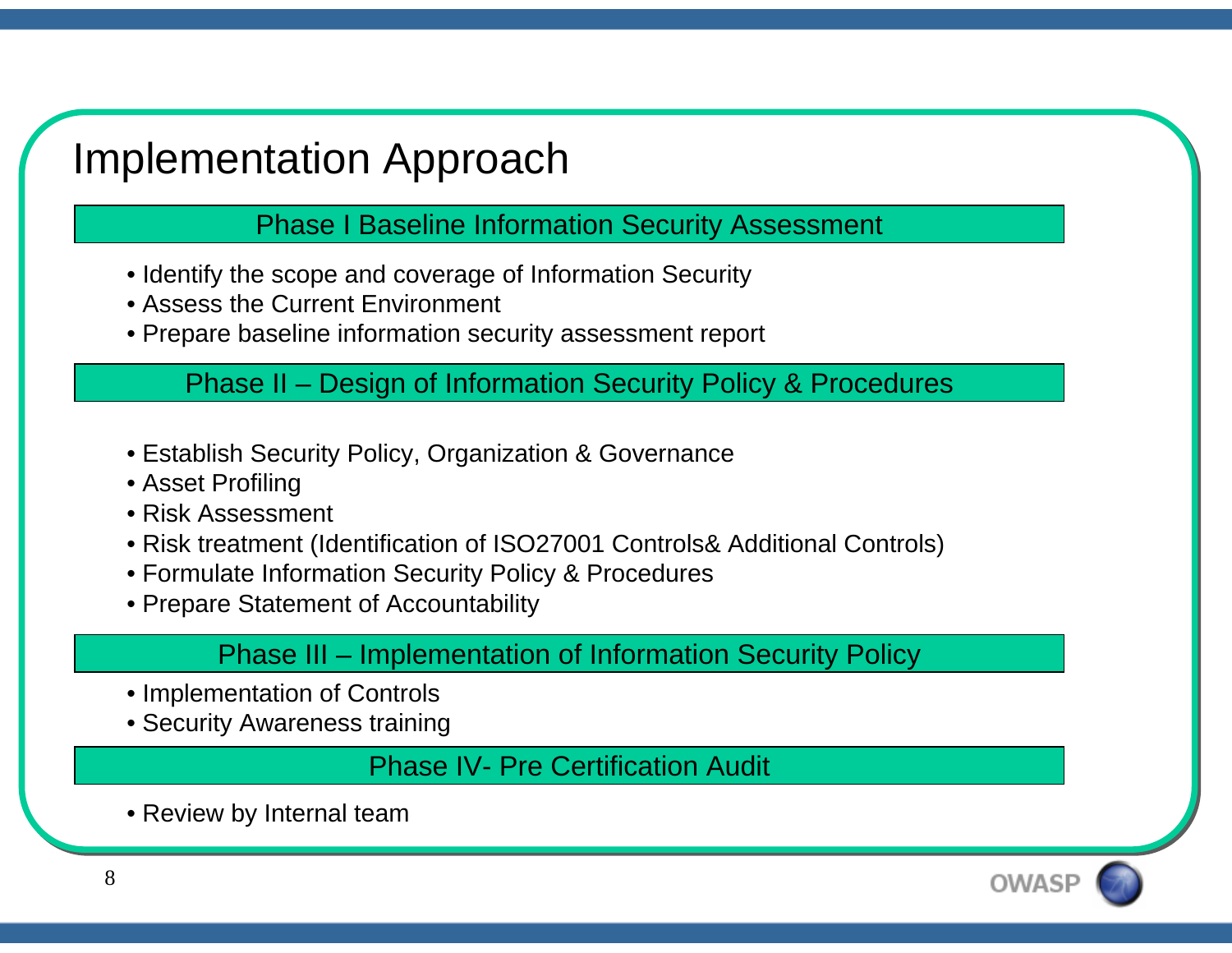## Asset Profiling

- • "Information is an asset which, like other important business assets, has value to an organization and consequently needs to be suitably protected."
- • **Information Asset,** is any information, in any format, used to operate and manage business . It includes electronic information, Paper based assets, hardware assets (servers, desktops, other IT equipments) software assets, Equipments and People .
- • Asset Profiling involves identifying and maintaining an inventory of all information assets and valuation and categorizing of information assets by evaluating level of risk of an information asset for each security objective i.e. Confidentiality, Integrity and Availability

| SI.no | <b>Asset</b> | Location   Owner | Custodian   User | <b>Asset Number</b> |
|-------|--------------|------------------|------------------|---------------------|
|       |              |                  |                  |                     |
|       |              |                  |                  |                     |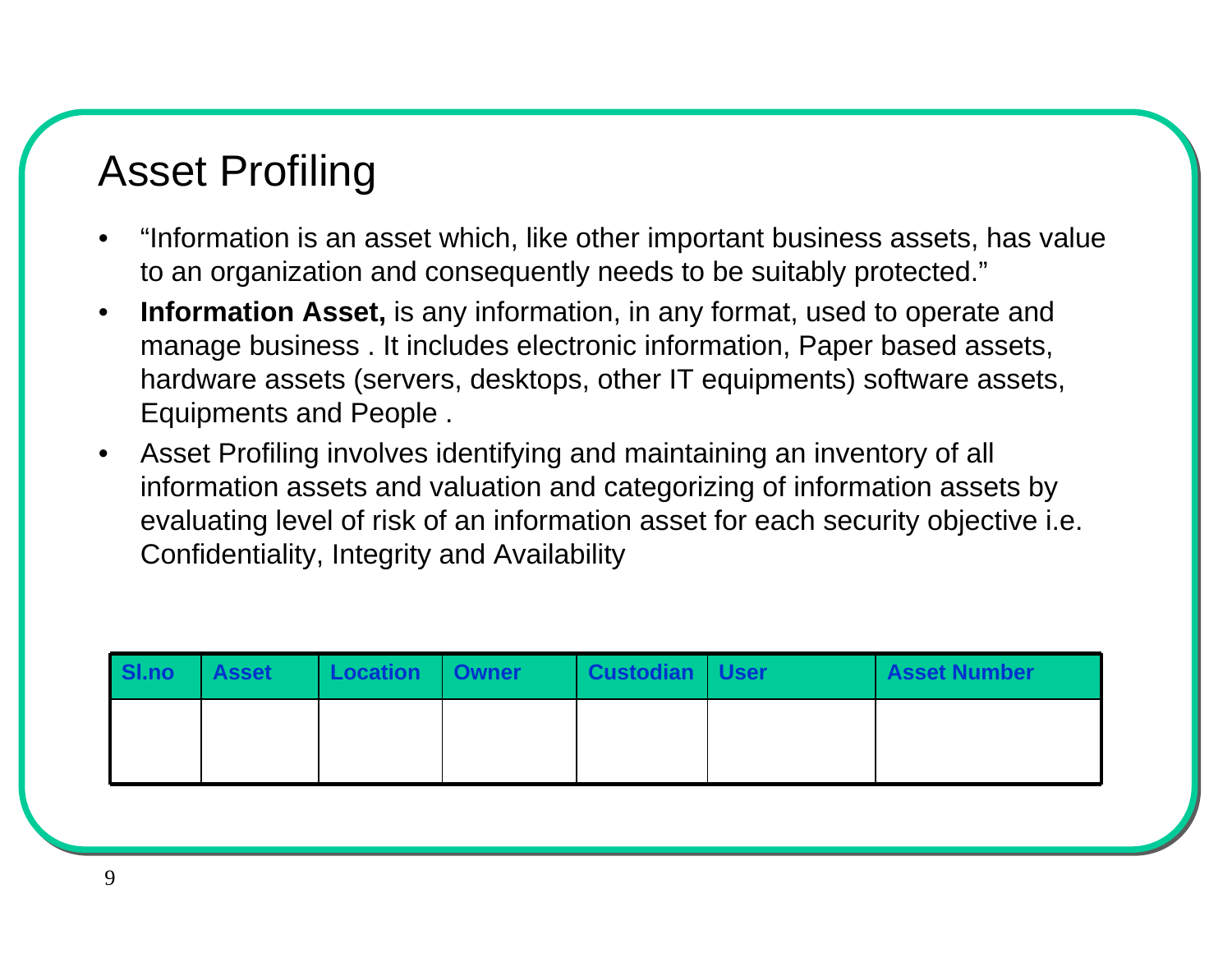

 $10$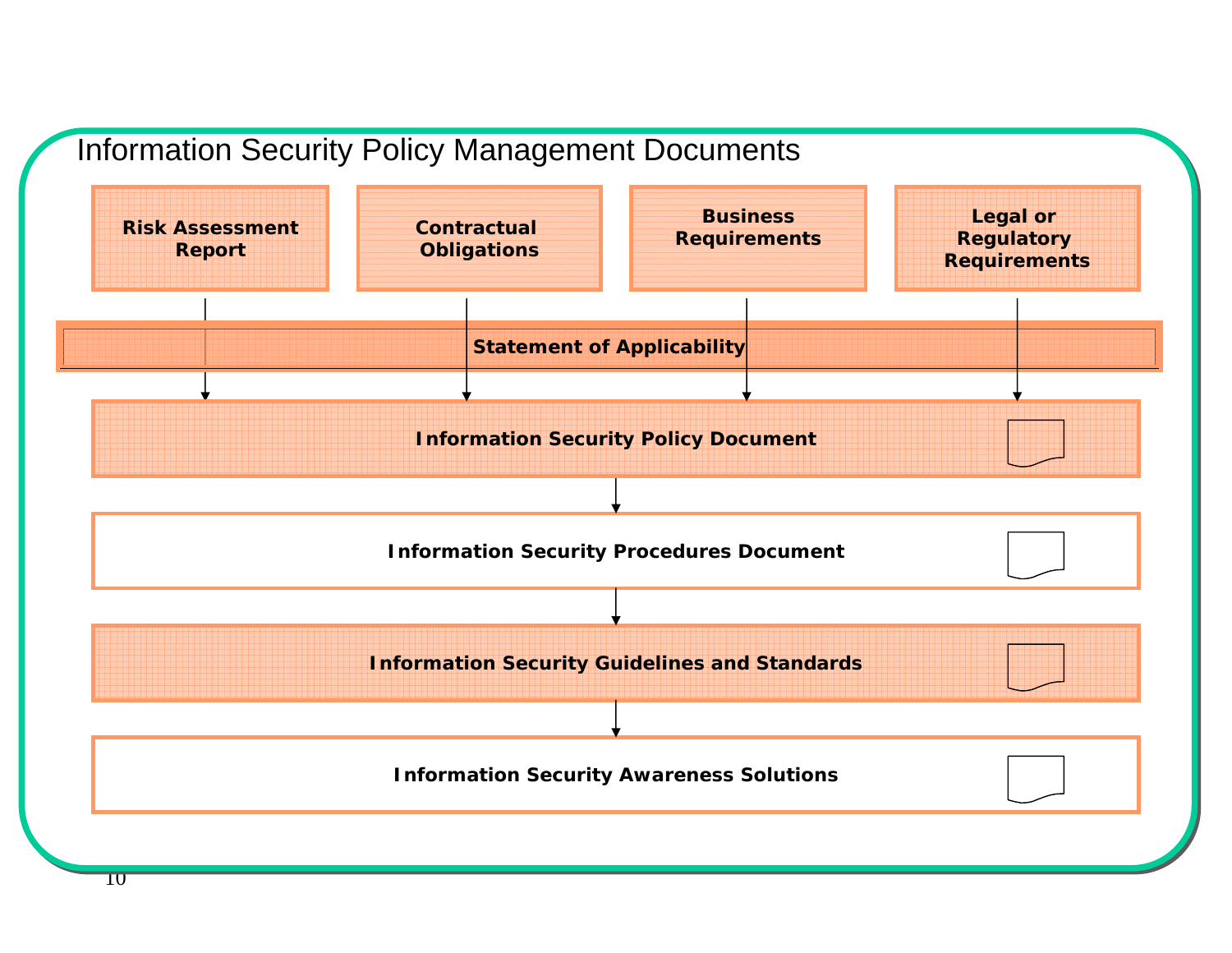## Certification Process

#### Stage 1 Audit (Desktop Review)

- • Desktop Review (Stage 1 Audit) enables the certifying body to gain an understanding of the ISMS in the context of the organization's security policy and objectives and approach to risk management. It provides a focus for planning out the Stage 2 audit and is an opportunity to check the preparedness of the organization for implementation.
- • It includes a documents review:
	- Security Policy and Procedures
	- Risk Assessment Report
	- Risk Treatment Plan
	- Statement of applicability

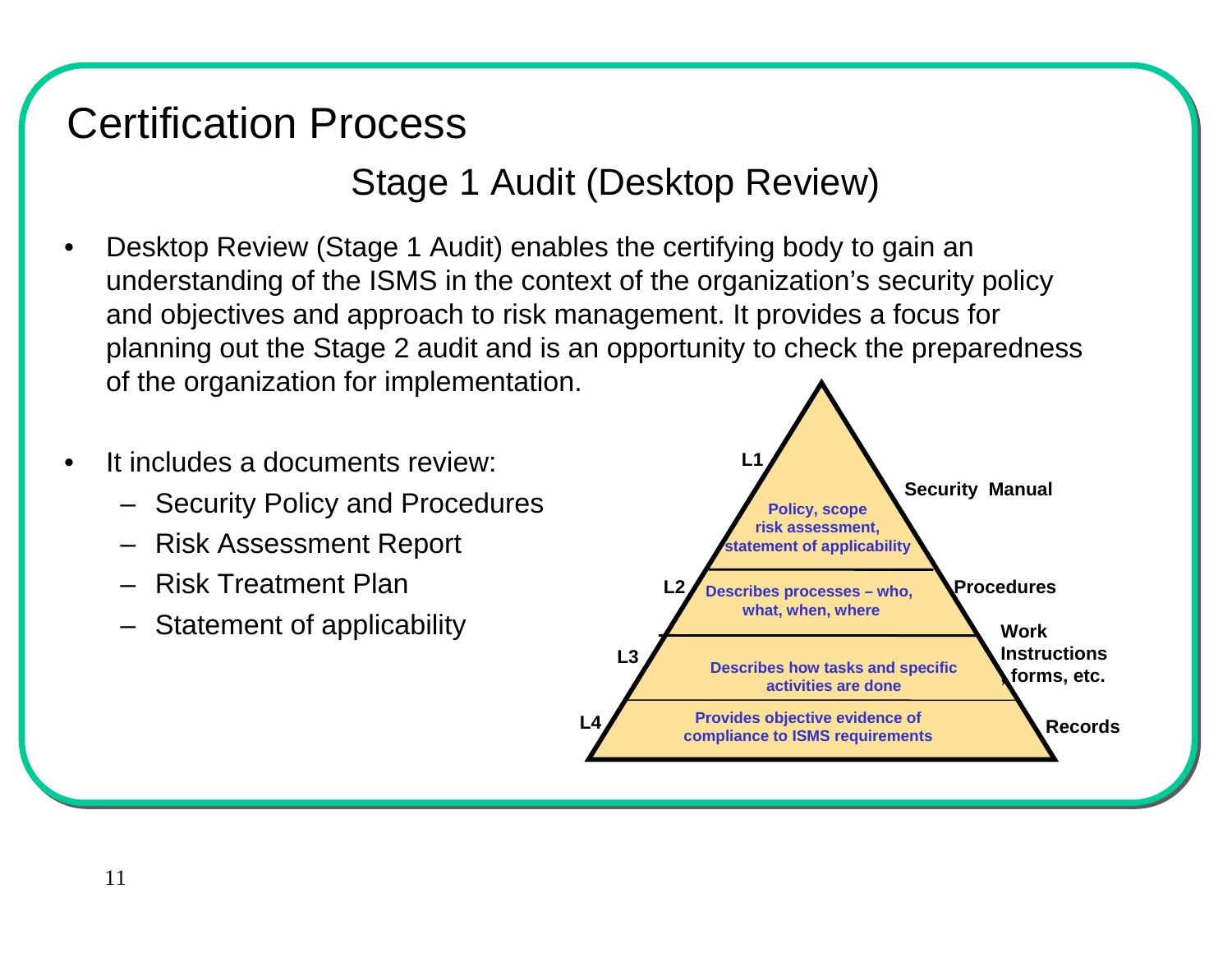## Certification Process … (Continued)

#### Stage 2 Audit (Implementation)

- •Based on Stage 1 Audit Findings the Certification Body produces Stage 2 Audit Plan
- •It takes place at the site of the organization
- • The Stage 2 audit covers:
	- Confirmation that the organization is acting in accordance with its own policies, objectives and procedures
	- Confirmation that the ISMS conforms with all the requirements of the ISO 27001:2005 standard and is achieving the organization's policy objectives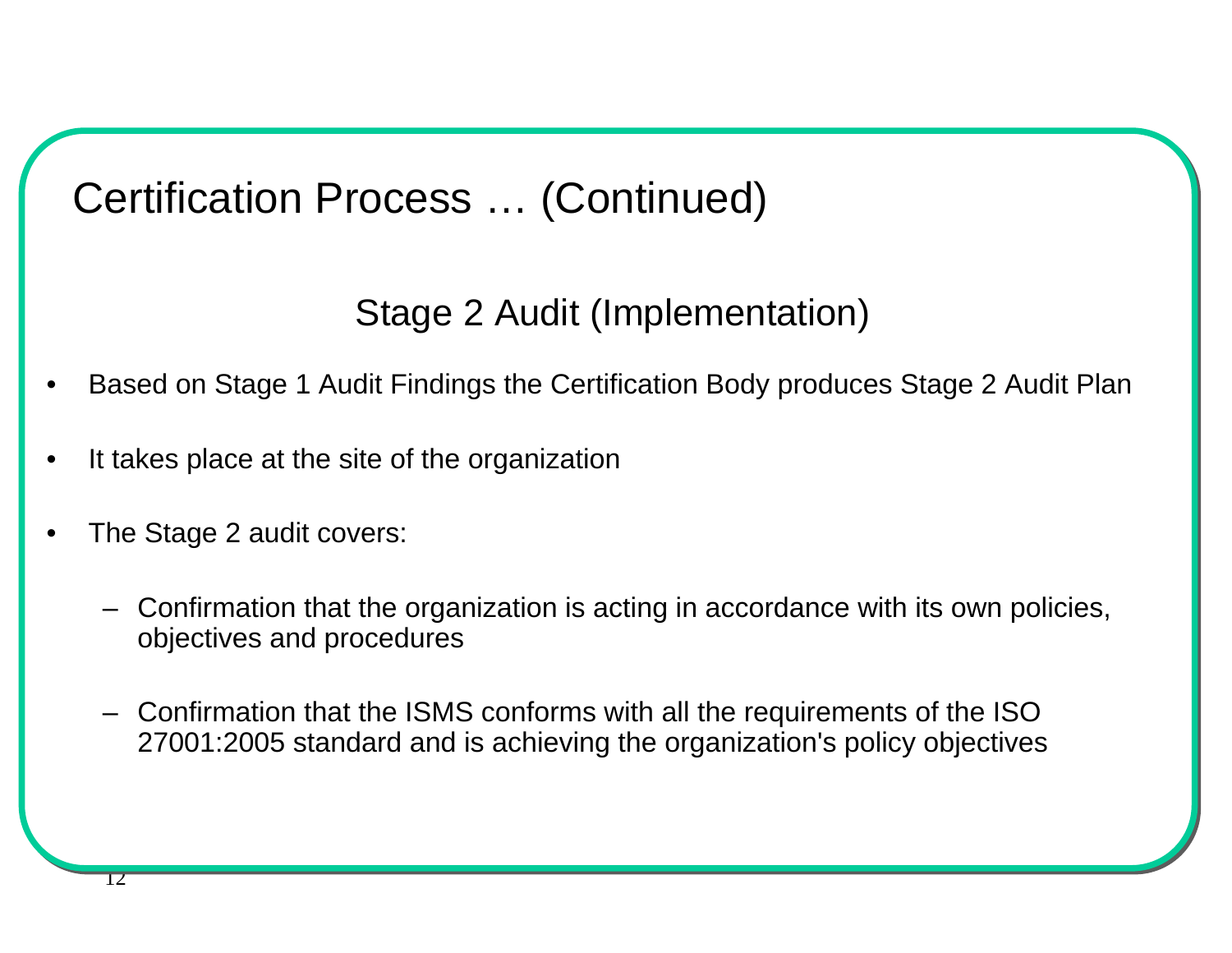## Certification Process … (Continued)

Stage 3 - Surveillance and Recertification

- • The certificate that is awarded will last for three years after which the ISMS needs to be re-certified.
- •During this period there will be a surveillance audit (e.g. every 6-9 months)
- •After 3 Years one needs to go for recertification.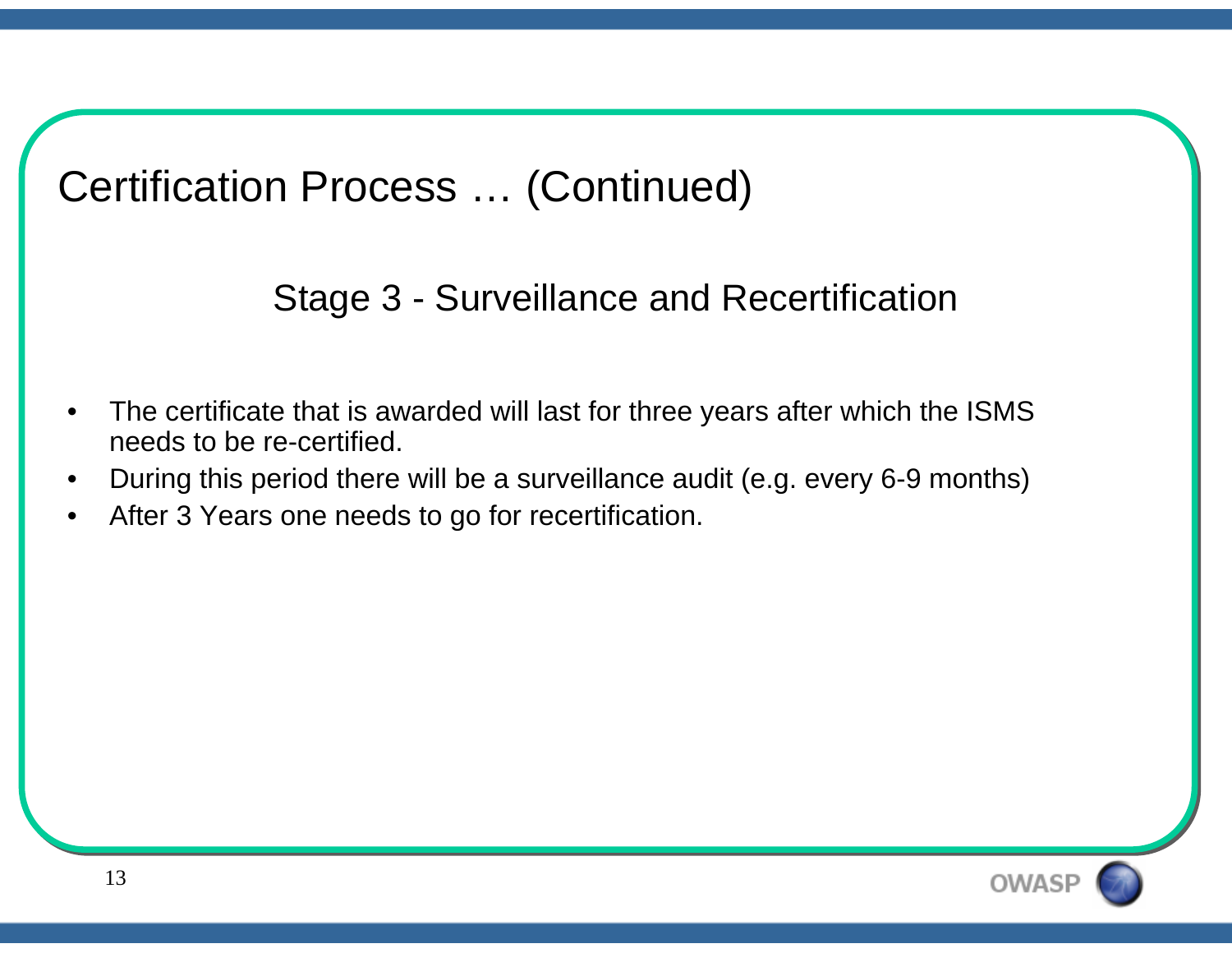## Common Implementation Challenges

- $\bullet$ Flexible Security Framework
- $\bullet$ Business Alignment
- $\bullet$ Allocation of Security Responsibilities
- $\bullet$ Process and People focus
- $\bullet$ Resistance to Audit
- $\bullet$ Communication and delivery of policies
- $\bullet$ Consistent Corporate wide deployment

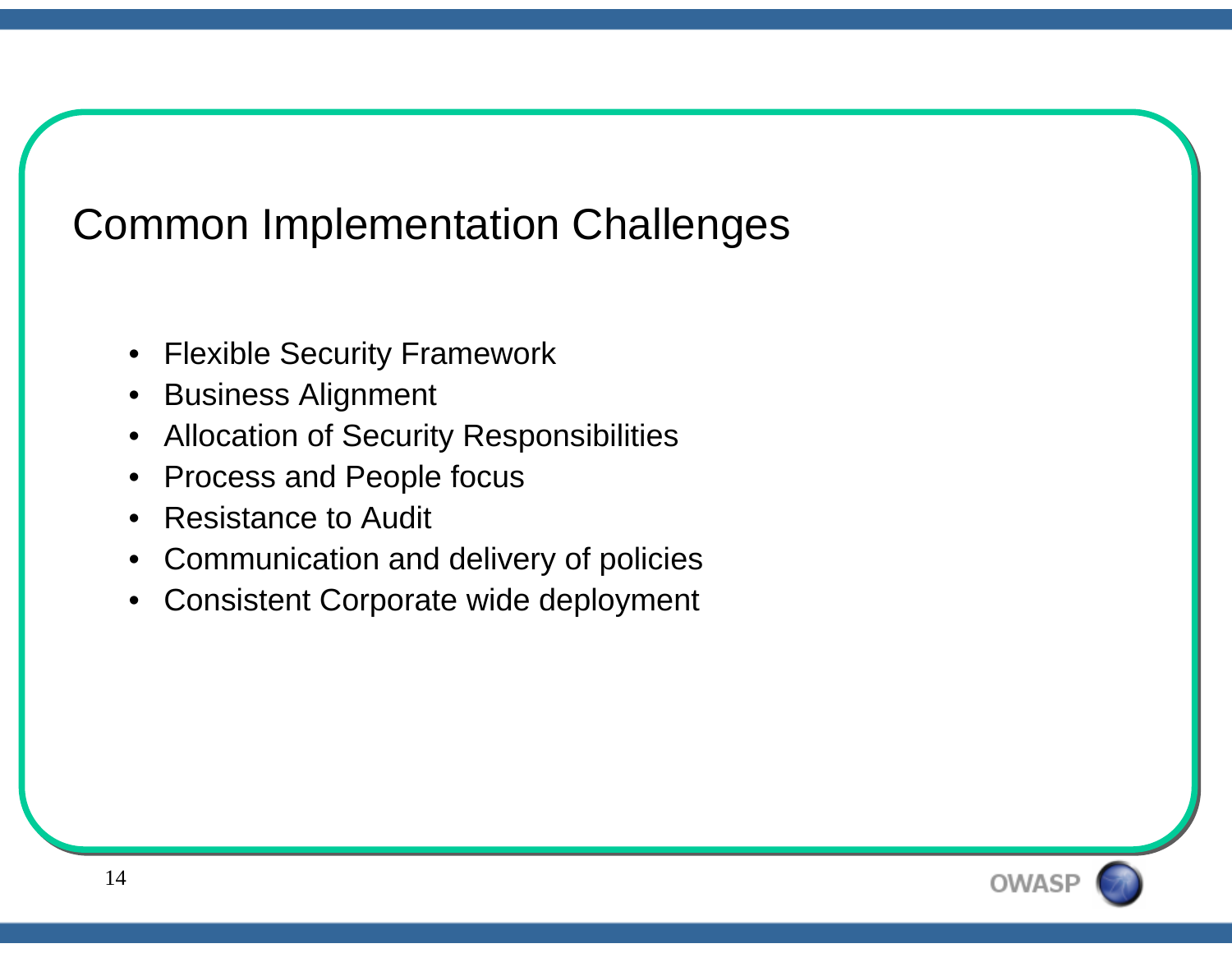## Synergy

• Eliminating duplicative efforts and documentation and yet fully complying to all security mandates in a cost effective manner and reduce the cost of compliance is the goal.

• There is a sufficient overlap in all these compliance requirements' security related provisions which can enable reuse of data across multiple audits

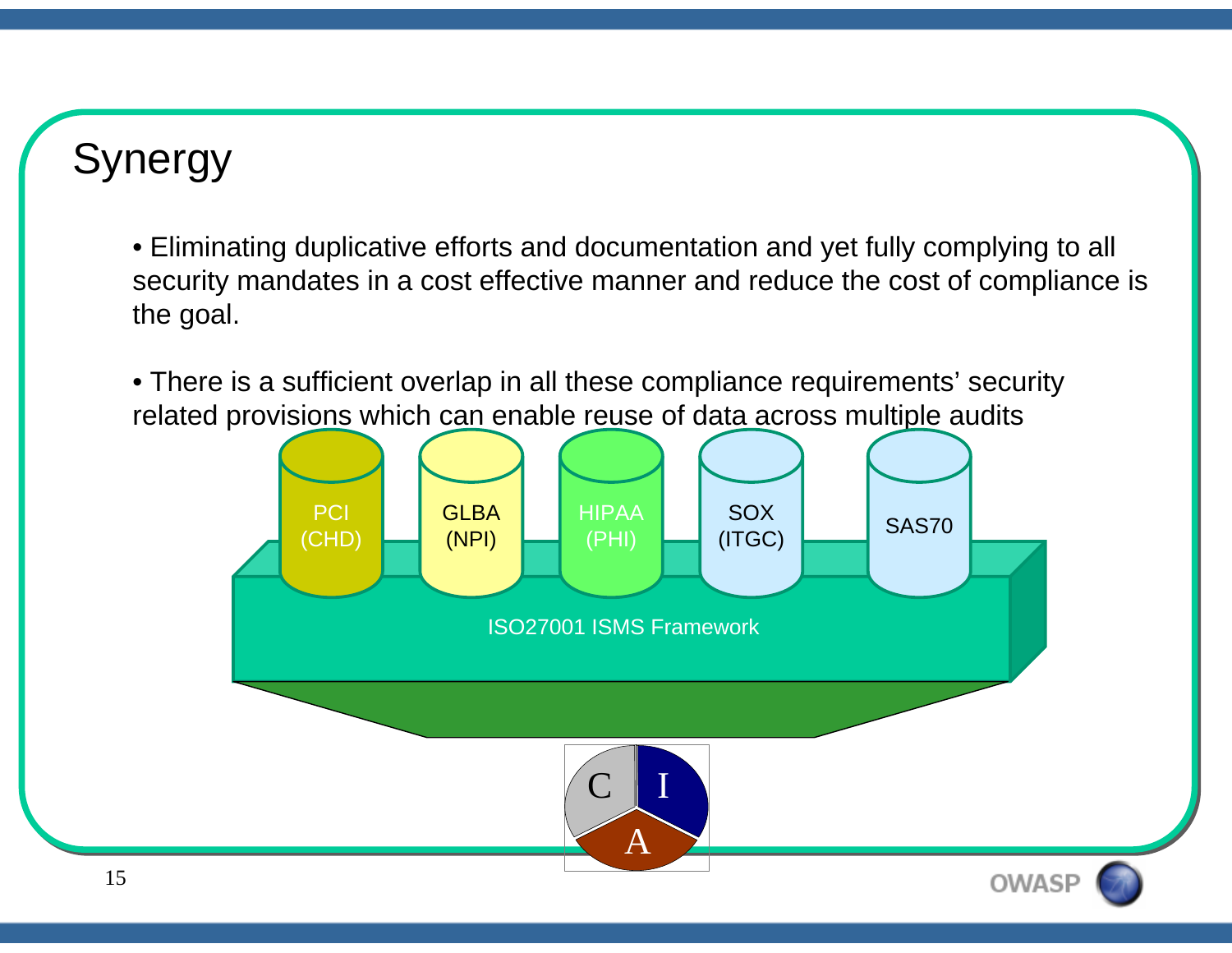## Synergy (Continued..)

- ISO27001 is process based framework. It doesn't provide specific technical controls. It provides guidance to an organization in implementing and managing an information security management system, whereas compliance or regulatory requirements focus on specific components of the implementation and status of 'applicable' controls.
- ISO27001 compliance may not lead you automatically achieve compliance to PCI etc. But if controls are properly selected and implemented and If a properly developed and implemented ISMS is in place with full documentation and working processes, it can result in a comprehensive security management approach and will give visibility to the fact that the controls are in place and are being managed and measured.
- • ISMS framework would be the appropriate methodology to meet all the relevant regulatory and legal requirements and prepare any organization for future compliance and regulatory challenges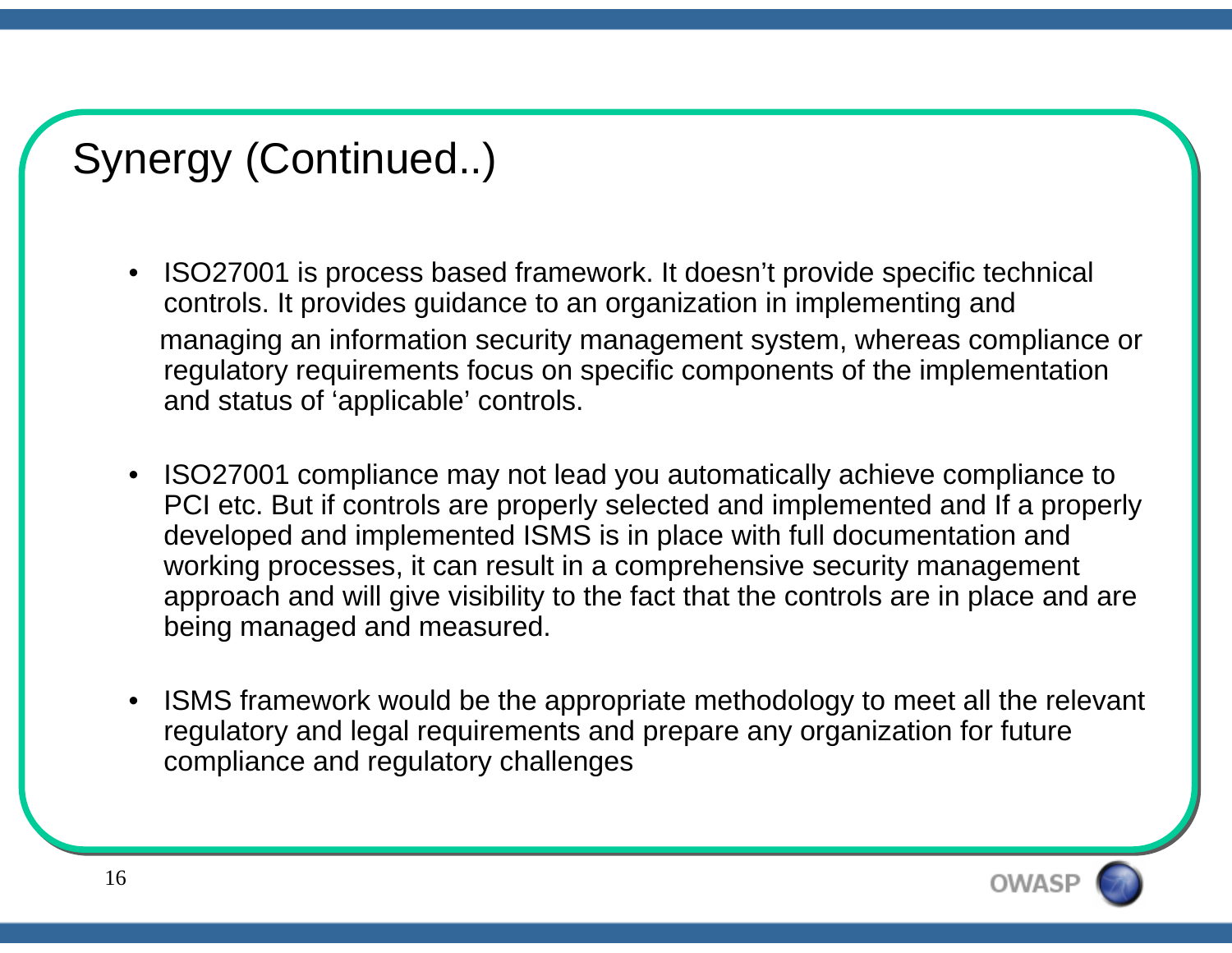### **Benefits**

- • ISO27001 is a culture one has to build in the organization which would help to:
	- –Increase security awareness within the organization
	- Identify critical assets via the Business Risk Assessment
	- Provide a framework for continuous improvement
	- Bring confidence internally as well as to external business partners
	- Enhance the knowledge and importance of security-related issues at the management level
	- Enable future security demands from clients, stockholders and partners to be met